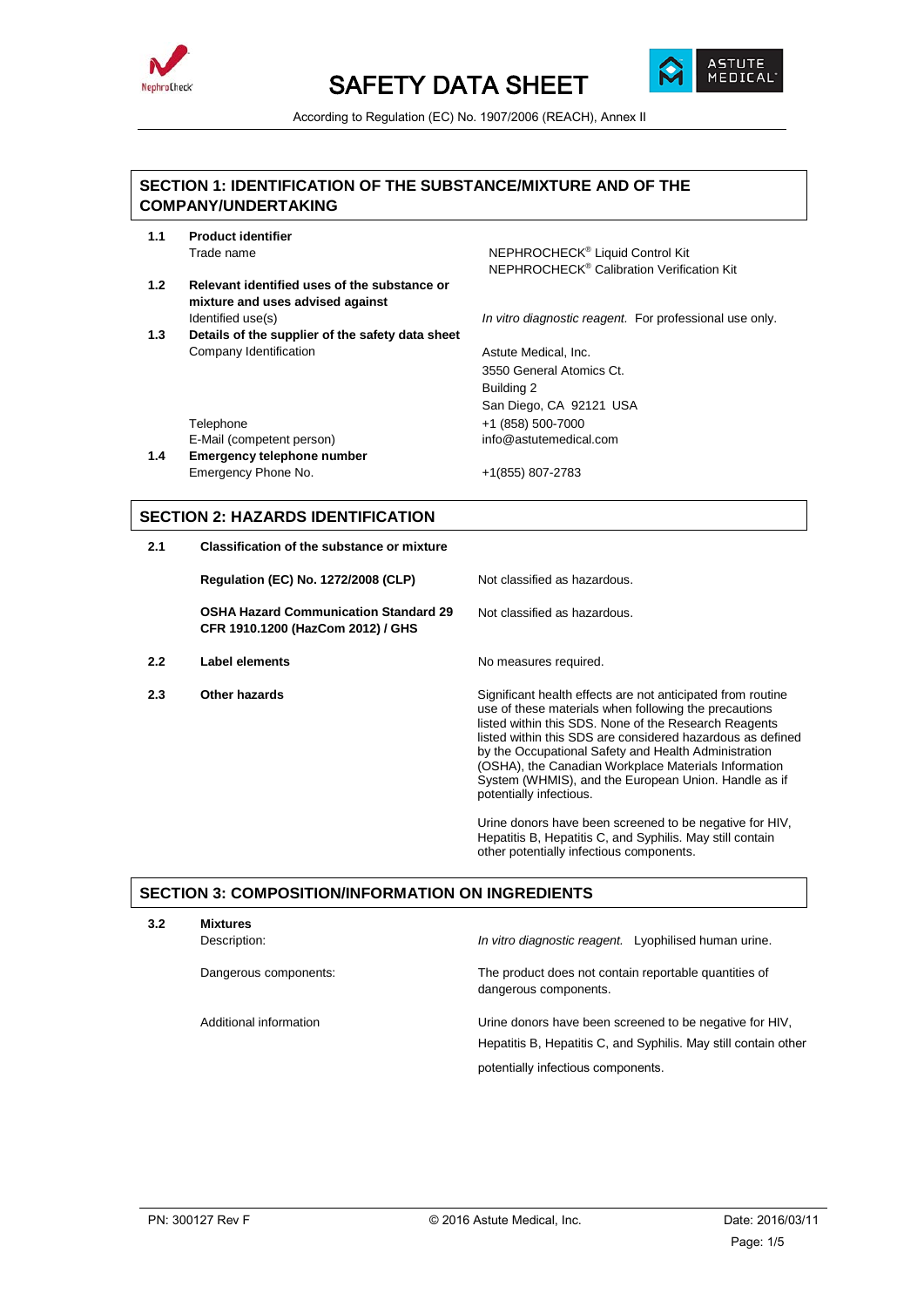



According to Regulation (EC) No. 1907/2006 (REACH), Annex II

## **SECTION 4: FIRST AID MEASURES**

## **4.1 Description of first aid measures**

| Inhalation          | Supply fresh air. Consult a physician if any symptoms<br>develop.                       |
|---------------------|-----------------------------------------------------------------------------------------|
| <b>Skin Contact</b> | Wash skin with soap and water. Consult a physician if any<br>symptoms develop.          |
| Eye Contact         | Rinse with water for several minutes. Consult a physician.                              |
| Ingestion           | Induce vomiting. Wash out mouth with water. Consult a<br>physician if symptoms develop. |

None.

**4.2 Most important symptoms and effects, both acute and delayed**

None known.

**4.3 Indication of the immediate medical attention and special treatment needed**

## **SECTION 5: FIRE-FIGHTING MEASURES**

- **5.1 Extinguishing media** Suitable Extinguishing Media CO2, powder or water spray. Fight larger fires with water
- **5.2 Special hazards arising from the substance or mixture**
- 

spray or alcohol resistant foam. In case of fire, the following can be released: Carbon oxides (COx), nitrogen oxides (NOx), **5.3 Advice for fire-fighters** Use fire-extinguishing methods suitable to surrounding conditions. Wear full protective suit and self-contained

breathing aparatus (SCBA) when extinguishing fires.

## **SECTION 6: ACCIDENTAL RELEASE MEASURES**

| Personal precautions, protective equipment<br>and emergency procedures | Isolate spillage and clean up immediately.<br>Refer to Section 8 for protective measures when handling the<br>spillage. |
|------------------------------------------------------------------------|-------------------------------------------------------------------------------------------------------------------------|
| <b>Environmental precautions</b>                                       | No special requirements.                                                                                                |
| Methods and material for containment and                               | Collect material and dispose of as waste according to                                                                   |
| cleaning up                                                            | Section 13.                                                                                                             |
|                                                                        | Swab down area with disinfecting agent.                                                                                 |
| Reference to other sections                                            | 8, 13                                                                                                                   |
|                                                                        |                                                                                                                         |

# **SECTION 7: HANDLING AND STORAGE**

| 7.1 | Precautions for safe handling                                   | This product should be handled as a potentially infectious<br>material, as no known test method procedure can offer<br>complete assurance that products derived from materials of<br>human origin will not transmit infectious agents.<br>Refer to EU directive 2000/54EC or US regulation 29 CFR<br>1910.1030 for information on handling biohazardous<br>materials. Follow universal precautions.<br>Avoid contact with skin and eyes.<br>Keep out of reach of children.<br>Wash hands before breaks and after work.<br>Clean work areas with hypochlorite or other disinfecting<br>agent.<br>If aerosolization potential exists, handle under local exhaust<br>ventilation such as a biological safety cabinet or fume hood. |
|-----|-----------------------------------------------------------------|---------------------------------------------------------------------------------------------------------------------------------------------------------------------------------------------------------------------------------------------------------------------------------------------------------------------------------------------------------------------------------------------------------------------------------------------------------------------------------------------------------------------------------------------------------------------------------------------------------------------------------------------------------------------------------------------------------------------------------|
| 7.2 | Conditions for safe storage, including any<br>incompatibilities | Store in the original container at -20 to 4°C.                                                                                                                                                                                                                                                                                                                                                                                                                                                                                                                                                                                                                                                                                  |
| 7.3 | Specific end use(s)                                             | Use as per instructions for use.                                                                                                                                                                                                                                                                                                                                                                                                                                                                                                                                                                                                                                                                                                |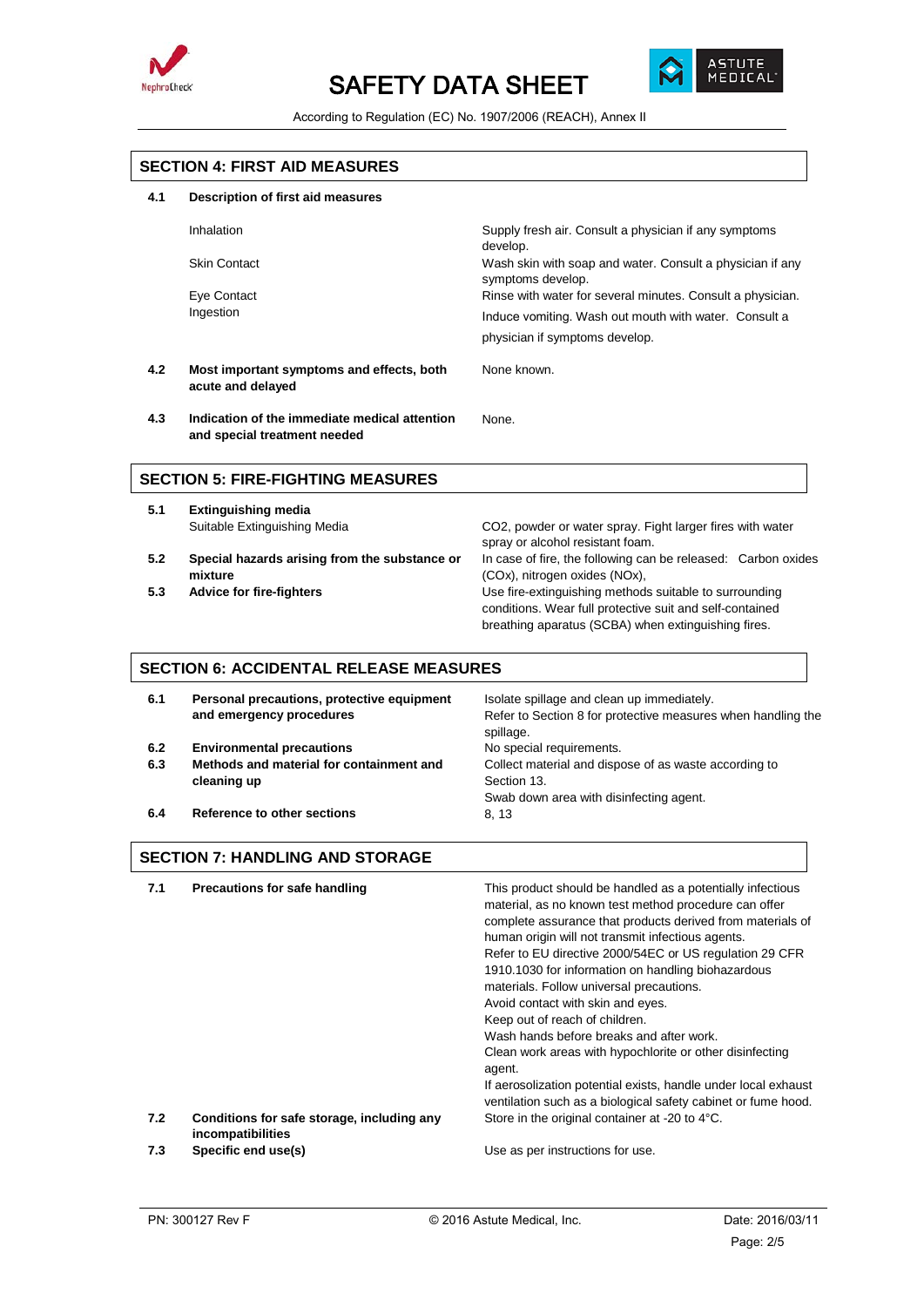



According to Regulation (EC) No. 1907/2006 (REACH), Annex II

## **SECTION 8: EXPOSURE CONTROLS/PERSONAL PROTECTION**

| <b>Control parameters</b>            |                                                                                                                                            |
|--------------------------------------|--------------------------------------------------------------------------------------------------------------------------------------------|
| <b>Occupational Exposure Limits</b>  | The product does not contain any relevant quantities of<br>materials with critical values that have to be monitored at the<br>workplace.   |
| <b>Exposure controls</b>             |                                                                                                                                            |
| Appropriate engineering controls     | If aerosolization potential exists, handle under local exhaust                                                                             |
|                                      | ventilation such as biological safety cabinet or fume hood.                                                                                |
| <b>Personal protection equipment</b> |                                                                                                                                            |
| Eye/face protection                  | Safety glasses. When in solution, use safety goggles if<br>splash potential exists.                                                        |
| Hand protection                      | Disposable gloves.                                                                                                                         |
| Material of gloves:                  | Latex / natural rubber, Nitrile rubber                                                                                                     |
| Penetration time of glove material:  | Gloves resistance is not critical when the product is handled<br>according to the instructions for use.                                    |
| Body protection                      | Laboratory coat.                                                                                                                           |
| Respiratory protection               | Not required under recommended use. Avoid aerosolization.<br>Handle under local exhaust ventilation if aerosolization<br>potential exists. |
|                                      |                                                                                                                                            |

**8.2.3 Environmental Exposure Controls** No special measures are required.

## **SECTION 9: PHYSICAL AND CHEMICAL PROPERTIES**

## **9.1 Information on basic physical and chemical properties** Appearance Solid. Colour **Pale yellow.** Odour No odour. Odour Threshold (ppm) No data available.<br>
pH (Value) No data available. No data available.<br>No data available. Melting Point (°C) / Freezing Point (°C) Boiling point/boiling range (°C): No data available. Flash Point (°C) <br>
Evaporation rate (BA = 1) No data available. Evaporation rate (BA = 1) No data available.<br>
Flammability (solid. qas) No data available. Flammability (solid, gas) No data available.<br>Explosive limit ranges No data available. Explosive limit ranges Vapour Pressure (Pascal) Vapour Pressure (Pascal) Vapour Density (Air=1) No data available. Density (g/ml) No data available. Solubility (Water) Soluble. Solubility (Other) No data available. Partition Coefficient (n-Octanol/water) No data available. Auto Ignition Temperature (°C) No data available. Decomposition Temperature (°C) No data available. Viscosity (mPa.s) No data available. Explosive properties Not explosive. Oxidising properties Not oxidising **9.2 Other information 19.2 No data available**

# **SECTION 10: STABILITY AND REACTIVITY**

- **10.1 Reactivity 10.1 Reactivity 10.1 Reactivity**
- 
- 
- **10.4 Conditions to avoid** None
- **10.5 Incompatible materials 10.5 Incompatible materials**
- **10.6 Hazardous Decomposition Product(s)** No data available

**10.2 Chemical stability** The product is stable in accordance with the recommended storage conditions. **10.3 Possibility of hazardous reactions** None known. Hazardous polymerisation will not occur.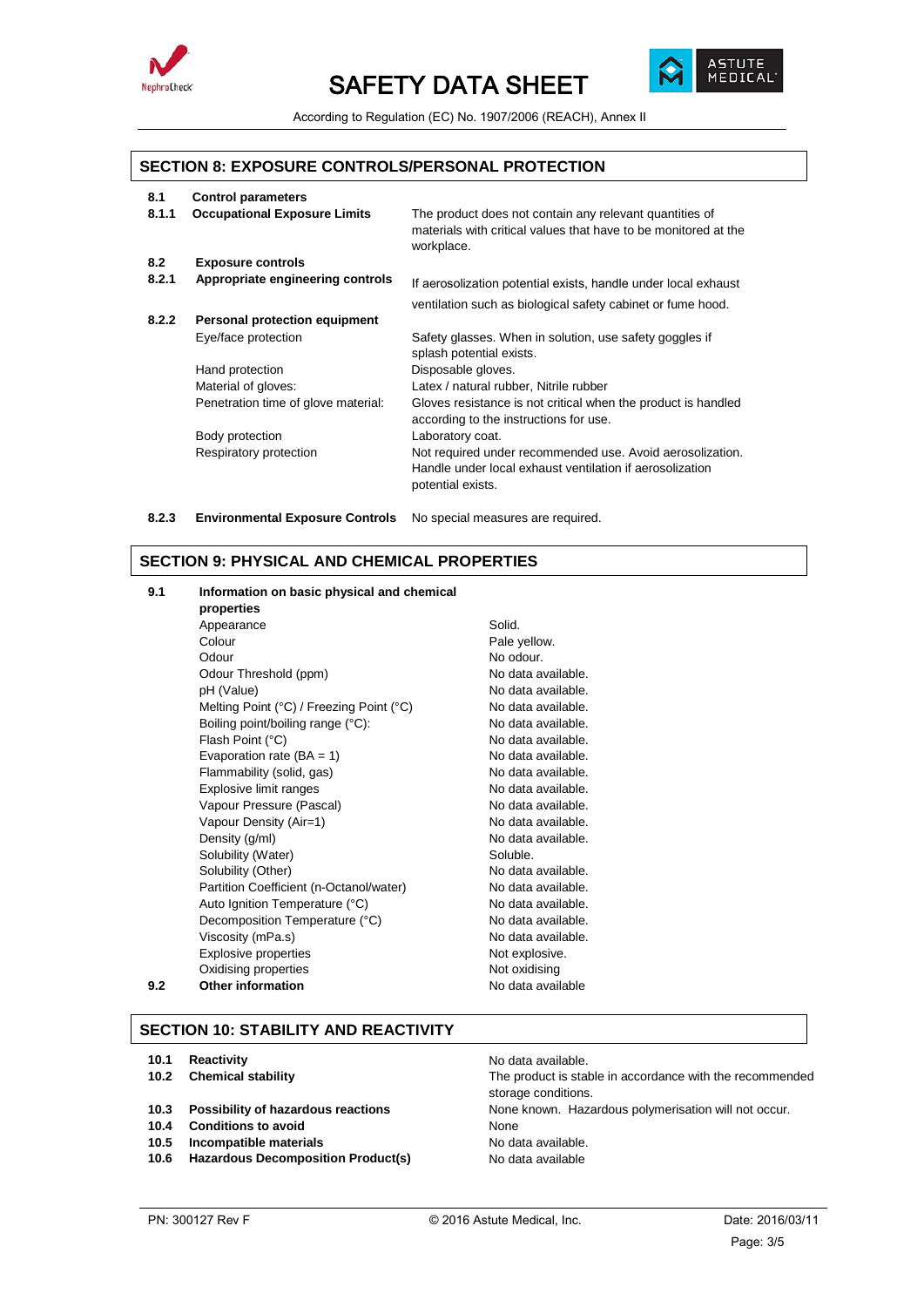



According to Regulation (EC) No. 1907/2006 (REACH), Annex II

# **SECTION 11: TOXICOLOGICAL INFORMATION**

#### **11.1 Information on toxicological effects**

| Acute toxicity                 | No data available |
|--------------------------------|-------------------|
| Skin corrosion/irritation      | No data available |
| Serious eye damage/irritation  | No data available |
| Respiratory/skin sensitization | No data available |
| Germ cell mutagenicity         | No data available |
| Carcinogenicity                | No data available |
| Reproductive toxicity          | No data available |
| STOT-single exposure           | No data available |
| STOT-repeated exposure         | No data available |
| Aspiration hazard              | No data available |
|                                |                   |

### **Health Effects and Symptoms**

|      | <b>Skin Contact</b>      | No significant harmful effects anticipated.                                                                                                                                                                                                                                                                                 |
|------|--------------------------|-----------------------------------------------------------------------------------------------------------------------------------------------------------------------------------------------------------------------------------------------------------------------------------------------------------------------------|
|      | Eye Contact              | No significant harmful effects anticipated.                                                                                                                                                                                                                                                                                 |
|      | Ingestion                | No significant harmful effects anticipated.                                                                                                                                                                                                                                                                                 |
| 11.2 | <b>Other information</b> | The product is not subject to classification according to the calculation<br>method of the General EU Classification Guidelines for Preparations.<br>When used and handled according to specifications, the product does<br>not have any harmful effects according to our experience and the<br>information provided to us. |

# **SECTION 12: ECOLOGICAL INFORMATION**

- 
- 
- **12.3 Bioaccumulative potential** No data available
- **12.4 Mobility in soil No data available**
- **12.5 Results of PBT and vPvB assessment** No data available
- **12.6 Other adverse effects** No data available

**12.1 Toxicity** The product does not contain significant quantities of ingredients that are environmentally toxic. **12.2 Persistence and degradability** The organic part of the product is biodegradable.

# **SECTION 13: DISPOSAL CONSIDERATIONS**

**13.1 Waste treatment methods Product: Product: Product: Product: Dispose of as potentially biohazardous waste and in** compliance with anti-pollution and other laws of the country concerned. To ensure compliance we recommend that you contact the relevant (local) authorities and/or an approved waste-disposal company for information.

**European waste catalogue:** 18 01 03.

**Packaging: Packaging: Packaging: Disposal should be in accordance with local, state or** national legislation. Contaminated packaging must be disposed of in the same manner as the product. Packaging materials may be recycled. Contact your local service providers for further information.